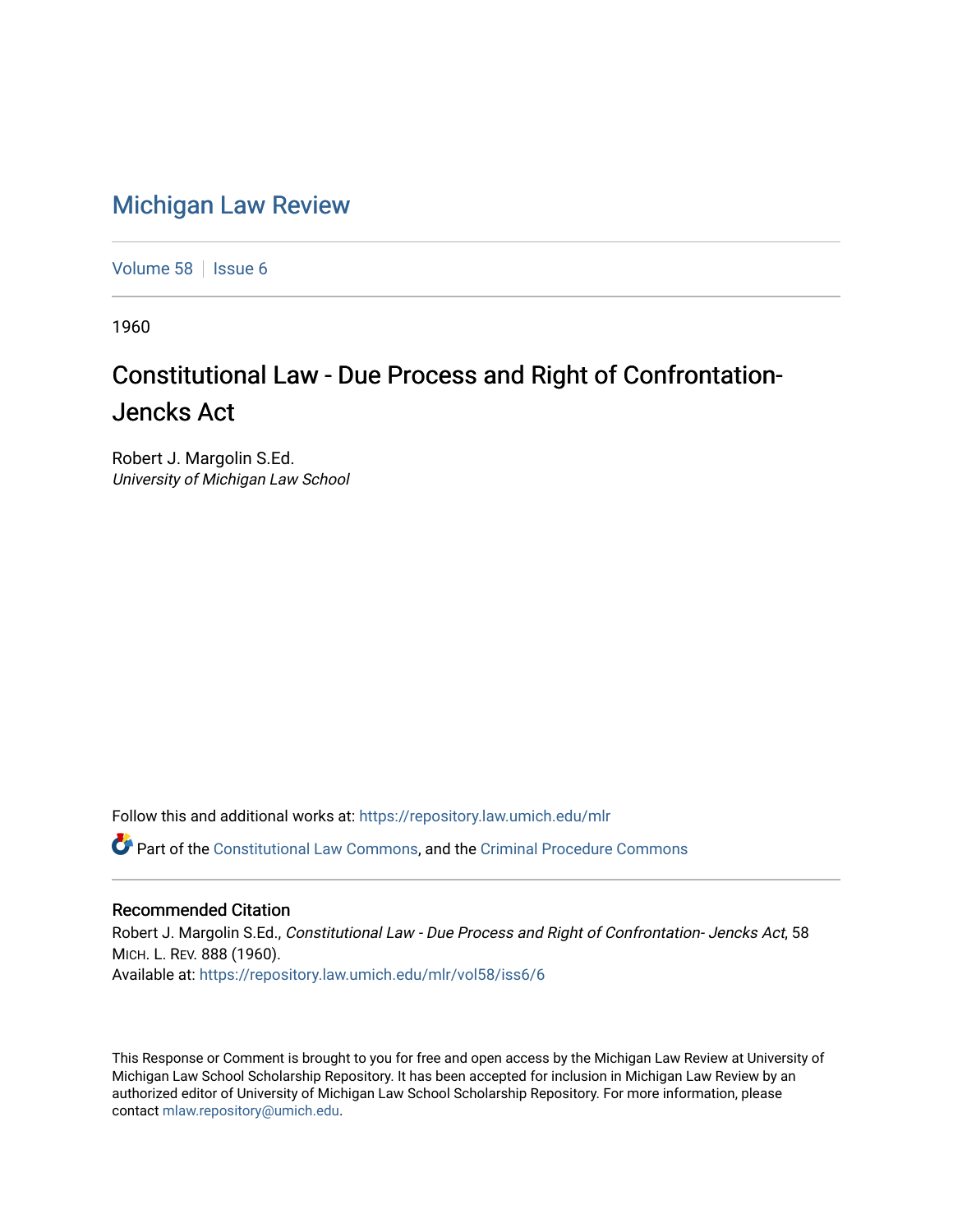### **COMMENTS**

CONSTITUTIONAL LAW - DUE PROCESS AND RIGHT OF CON- $F$ RONTATION - JENCKS ACT - The Jencks Act<sup>1</sup> like the rule it purportedly reaffirmed, was designed to insure "justice."2 Although the stated purpose of the act was to preserve the rights of any defendant under due process of law, the question remains unresolved whether, in articulating the rule in terms of "justice," the Court in *Jencks v. United States3* incorporated it into the requirements of due process. To be sure, the underlying intent of both the Court and Congress is unclear, but of far more concern than the intent is whether the Jencks Act, in fact, violates the constitutional mandates of the  $Fifth<sup>4</sup>$  and  $Sixth<sup>5</sup>$  Amendments, even if the *Jencks* case itself was not based on constitutional grounds.

The Court in *Jencks* clarified four procedural matters dealing with a defendant's right to inspect extra-judicial statements made by government witnesses to government agents: (1) defendant is not required to establish a foundation of inconsistency in order to inspect prior statements of witnesses; (2) whereas inspection of prior statements had formerly rested in the trial court's discretion, the *Jencks* decision indicates that defendant is entitled to inspect them as a matter of right; (3) the Court specifically disapproved of the procedure whereby the requested documents are submitted to the trial judge for his determination of relevancy and materiality; (4) the Court ruled that a refusal by the government to comply with an order for production must result in

118 U.S.C. (1958) §3500. The full text of the statute is set out in the appendix infra. 2 See S. Rep. 981, 85th Cong., 1st sess., p. 1862 (1957).

s 353 U.S. 657 (1957). Petitioner, a labor union official, had been convicted of making false statements in a noncommunist affidavit filed pursuant to §9 (h} of the Taft-Hartley Act. At the trial, two crucial government witnesses, both of whom were Communist Party members, admitted making prior statements to the F. B. I. concerning activities of petitioner about which they testified. Petitioner's counsel moved for production of these statements for examination by the trial judge in camera, and delivery to the counsel of those portions found to be admissible for impeachment purposes. The motion was denied, and the court of appeals affirmed on the ground that no foundation of inconsistency had been laid. The Supreme Court reversed, finding the previous practice of requiring the defendant to lay a preliminary foundation of inconsistency between the contents of the report and the testimony before being entitled to inspect such reports to be in error. In addition, the Court disapproved the accepted practice of an in camera examination by the trial judge to determine relevancy and materiality. The dissent, on the other hand, declared that unless Congress immediately changed the rule announced by the Court, agencies of the federal government engaged in law enforcement might as well close up shop, for the majority opinion has opened their files to the criminal.

4 U.S. CoNST., Amend. V.

5 U.S. CoNST., Amend. VI.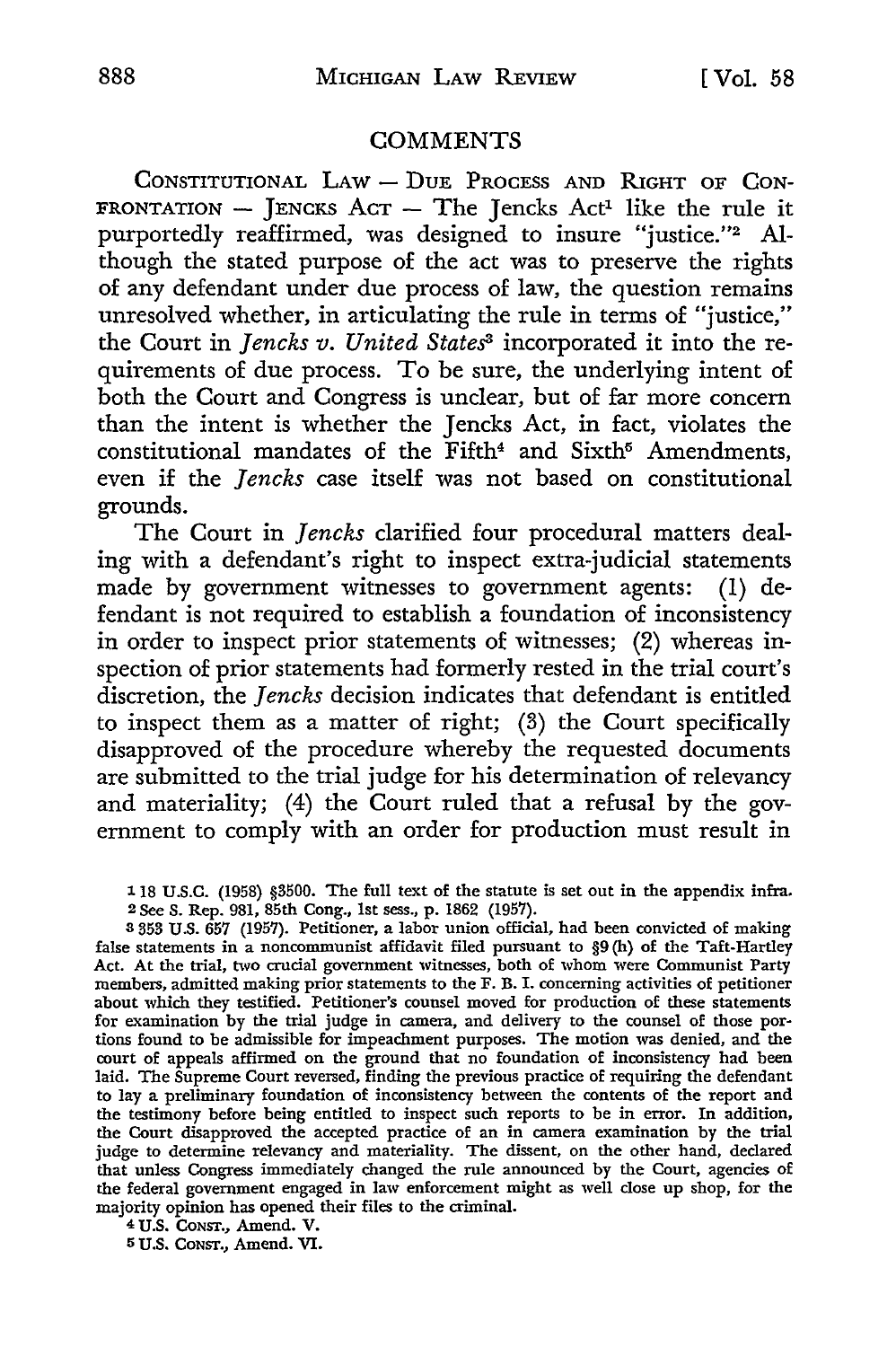a dismissal. As to (I) and (2), the act embodies the Court's holding. With respect to (3) and (4), the act appears to limit the holding; this will be discussed later in this comment.

It is indisputable that the *Jencks* case did, both in fact and in effect, make sweeping changes in the development of rules applicable to a defendant's right of access to government documents for the cross-examination and impeachment of government witnesses. 6 Congress, prompted by misinterpretation and the intrusion of the *Jencks* decision into often totally unrelated areas, drafted legislation to clarify and delimit the reach of *]encks.1*  However, it appears that in attempting to reaffirm the Jencks rule, Congress passed an act which is not only defective and ambiguous in some respects, but which is also unduly restrictive, for it forecloses access to impeachment materials in situations seemingly not contemplated by Congress. The act seeks to establish a rule governing the production of statements and reports of witnesses made to government agents which protects confidential information in the possession of the government and at the same time provides the means for a defendant's presentation of an adequate defense during criminal prosecutions.

In reading the act and the interpretation of it by the Court in *Palermo v. United States,*8 it is questionable whether Congress was aware of the fact that, in attempting to remedy the "Roman Holiday" referred to in Justice Clark's dissent in *]encks,9* it was creating in the act itself several means of evading its requirements while at the same time preserving the government's advantage

7 For a discussion, see the brief of Senator O'Mahoney, 103 CoNG. REc. 15938-15941 (1957). See also Keeffe, "Jinks and Jencks," 7 CATH. UNIV. L. REV. 91 (1958); comment, 67 YALE L.J. 674 at 680-682 (1958).

8 360 U.S. 343 (1959).

9 353 U.S. 657 at 681-682 (1957).

<sup>6</sup> Prior to Jencks case, the reasoning, based on the Supreme Court's decision in Gordon v. United States, 344 U.S. 414 (1953), had been that a foundation of inconsistency was necessarily required before the defendant could have access to statements of witnesses. See also Herzog v. United States, (9th Cir. 1955) 226 F. (2d) 561, cert. den. 352 U.S. 844 (1956); Scanlon v. United States, (1st Cir. 1955) 223 F. (2d) 382. Furthermore, the accepted practice required production of the requested statements to the trial judge for his *in*spection *in camera,* with the judge being obligated to turn over to the defendant such portions of the statements as were admissible in evidence for impeachment purposes. See United States v. Krulewitch, (2d Cir. 1944) 145 F. (2d) 76; United States C. Cohen, (2d Cir. 1944) 145 F. (2d) 82, cert. den. 323 U.S. 799 (1945); United States v. Beekman, (2d Cir. 1946) 155 F. (2d) 580; United States v. Grayson, (2d Cir. 1948) 166 F. (2d) 863; United States v. Mesarosh, (W. D. Pa. 1953) ll6 F. Supp. 345, affd. (3d Cir. 1955) 223 F. (2d) 449, revd. on other grounds, 352 U.S. 1 (1956). However, there was a decided lack of harmony among the circuits as to the foundation upon which the right to such evidence was based as well as to the application of the right itself. See comment, 106 UNIV. PA. L. REV. 110 (1957); note, 56 MICH. L. REV. 314 (1957).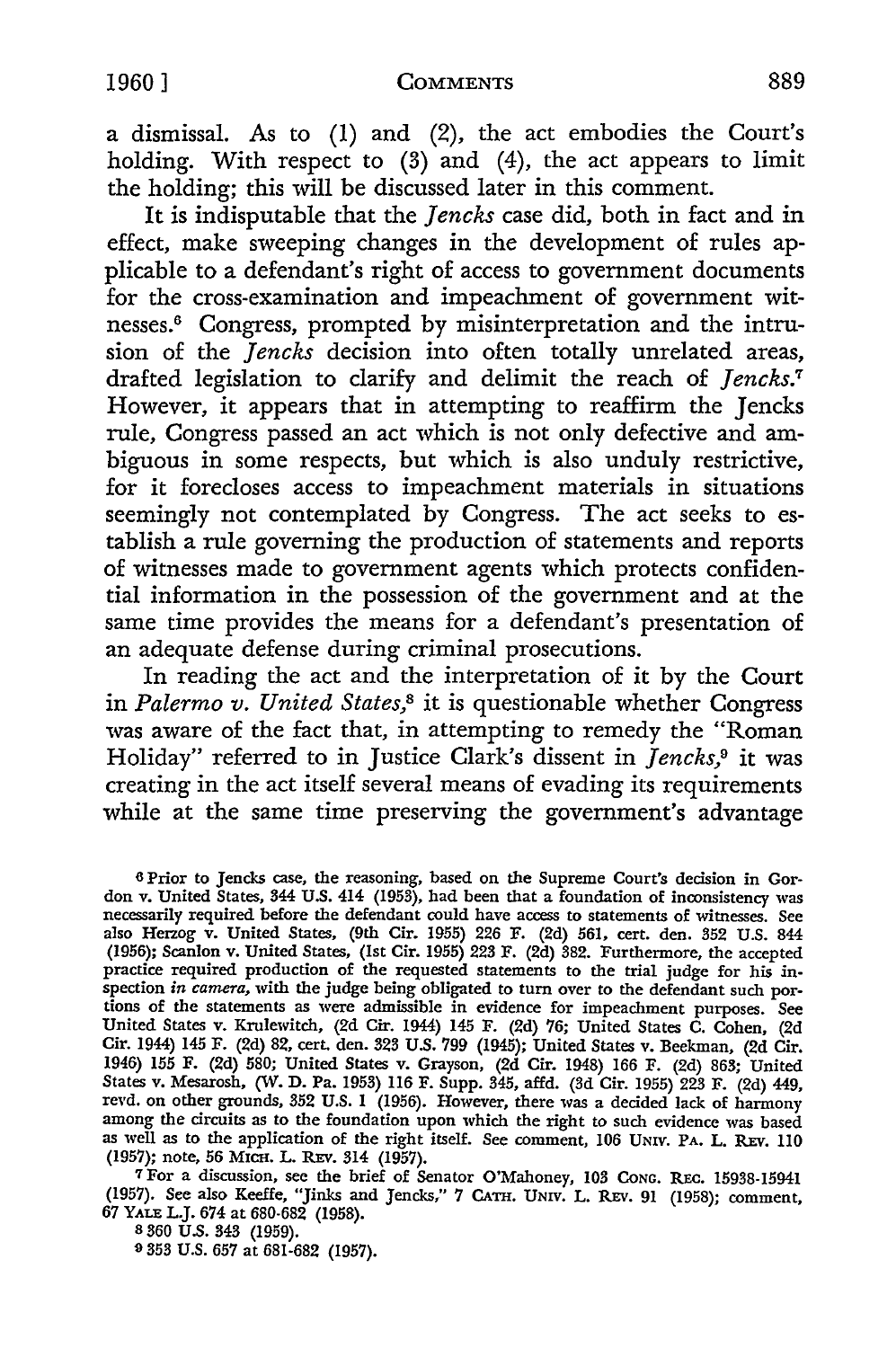in using informer reports. For example, in *Palermo,* the defendant, being prosecuted for criminal tax evasion, requested production by the government of a conference memorandum made by a government agent. The memorandum, consisting of a 600 word summary of a conference which had lasted three and onehalf hours, was made up after the conference and represented the agent's selection of those items of information deemed appropriate. The trial judge denied production of the memorandum on the ground that it was not within the definition of the term "statement" in paragraph (e) of the Jencks Act. The defendant was convicted, and his conviction was affirmed on appeal.10 **On**  certiorari, the Supreme Court unanimously affirmed, with four justices concurring in the result only.<sup>11</sup> Justice Frankfurter, writing the opinion of the Court, held that the act was the *exclusive*  means of compelling production of statements made by government witnesses to agents of the government, and that the court below was justified in determining that the memorandum was not within the act's definition of "statement."

No doubt the legislation was intended to limit types of statements and reports a defendant is entitled to examine in a criminal suit. But in seeking to implement the principles of the *Jencks*  case, has Congress passed legislation invalid in itself? To a great extent the answer to this lies in a determination of the true basis of the *Jencks* case.12 To formulate answers to whether the act was intended to be exclusive, and, if so, whether it violates the Fifth Amendment due process clause or the Sixth Amendment compulsory process and right of confrontation clauses, a consideration of the Jencks Act in light of the decision it purported to clarify is necessary.

## I. WAS THE JENCKS ACT INTENDED TO BE EXCLUSIVE?

The original bills drafted by the Justice Department contained language broad enough to have completely vitiated almost every right a defendant might have had to obtain statements and

12 For articles which take the position that the Jencks case was based on constitutional grounds, see Keeffe, "Jinks and Jencks," 7 CATII. UNIV. REv. 91 (1958); comment, 31 So. CAL. L. REv. 78 (1957). For articles which take the position that the Jencks case merely sets out a rule of criminal procedure, see comment, 106 UNIV. PA. L. REv. 110 (1957).

<sup>10</sup> United States v. Palermo, (2d Cir. 1958) 258 F. (2d) 397.

<sup>11</sup> Justice Brennan, joined by Chief Justice Warren and Justices Black and Douglas, concurred in the result only because they felt that the memorandum did not come within the term "statement" as defined by paragraph (e) of the Jencks Act. However, they felt that the majority decided much more than the situation called for when it extended its opinion to the question of the act's exclusivity. See 360 U.S. 343 at 360 (1959).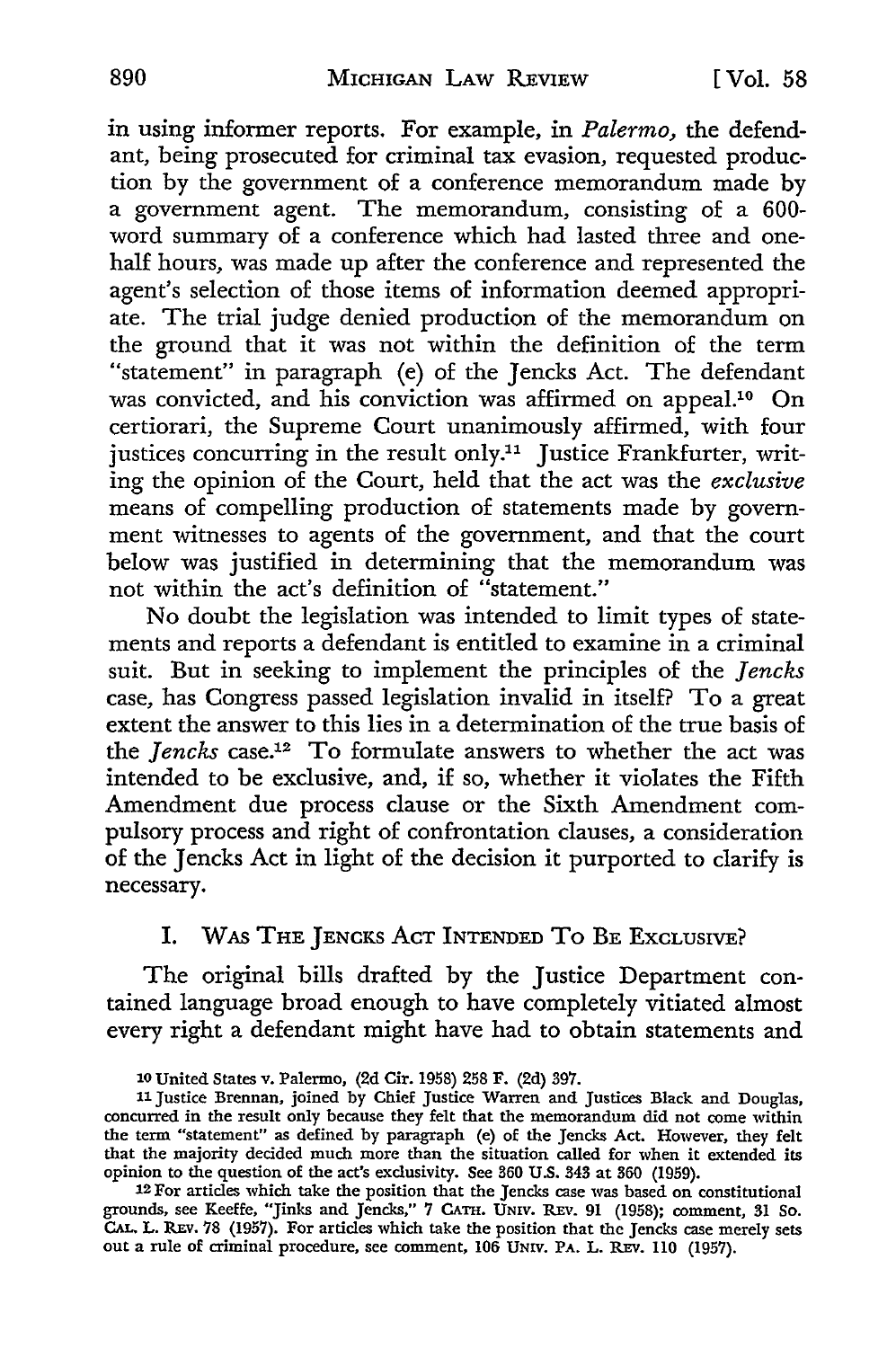#### 1960] **COMMENTS** 891

reports of government witnesses in the possession of the government. The bills declared:

"(a) In any criminal prosecution brought by the United States, *any rule of court or procedure to the contrary notwithstanding,* no statement or report of any . . . person other than the defendant which is in the possession of the United States shall be the subject of subpoena, discovery, or inspection, except as provided in paragraph (b) of this section. "13

Paragraph (b) allowed inspection of statements and reports of government witnesses relating to the subject matter to which the witness had testified. Certainly this broad language would seem to embrace the procedures defined by the federal rules prior to the *Jencks* case as well as the limitations of the *Jencks* case itself. Moreover, when the apparently absolute limitations of paragraph (a) were combined with the restrictive definition of "statement" in paragraph (e) of the proposed bills and the final enactment, there appeared to be very little left of the original policies and purposes of the *Jencks* case. However, the final enactment was not so worded, for the language of the original bills was considerably modified to resemble more closely the Court's decision in the *Jencks* case. Certainly it would seem that the deletion of this broad language of exclusivity in conference compels an inference negating absolute exclusivity in the act as passed.14 Clearly Congress has not defined all of the possible situations which fall outside of the act in which statements would be invaluable to the defendant for purposes of cross-examination: for example, where the government agent makes use of the reports, but the prosecution does not call the witness; where a written statement is given by the witness yet not signed or otherwise adopted by him; where an oral report is summarized substantially verbatim though not contemporaneously with the recital of the witness; and where the statements would be consistent with the testimony of the witness or would not relate to his testimony yet would indicate strong bias on the part of the witness.<sup>15</sup> In these instances, the undesirability of denying the accused access to such statements on the grounds of the exclusivity of the act becomes particularly pronounced if the testimony of the witness is the turning point of

<sup>13</sup> Emphasis added. For the complete text of the bills, see S. Rep. 569, 85th Cong., 1st sess., pp. 10-11 (1957), and H. Rep. 700, 85th Cong., 1st sess., p. 15 (1957).

<sup>14</sup> See the concurring opinion of Justice Clark in Palermo v. United States, 360 U.S. 343 at 363 (1959).

<sup>15</sup> See comment, 67 YALE L.J. 674 at 693 (1958).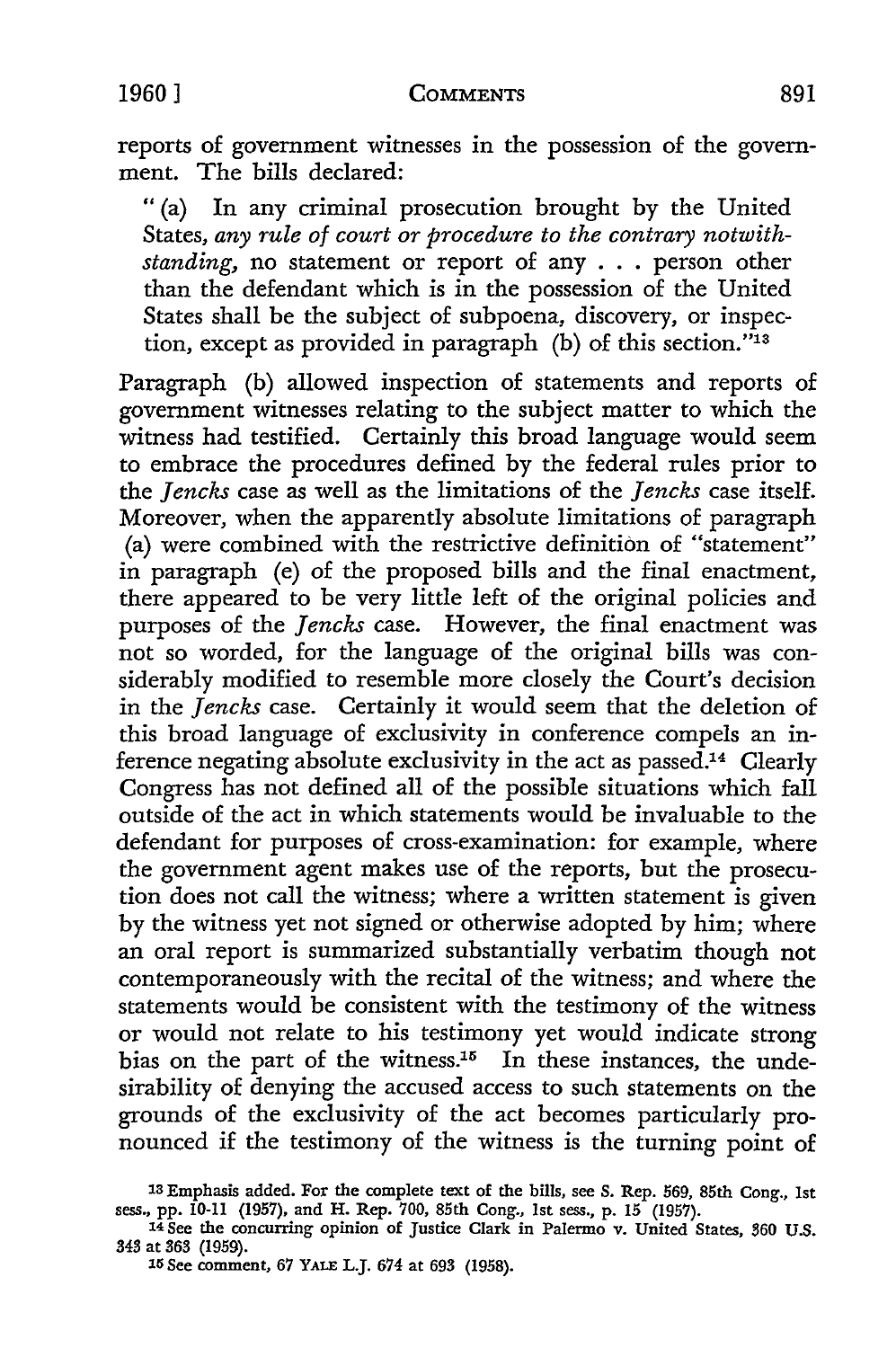the prosecution's case and the basis of guilt or innocence in the mind of the jury.

The Court in *Palermo,* although admitting that "exclusiveness" is nowhere expressed in the act, maintains the somewhat dubious theory that, "Some things [exclusivity] too clearly evince a legislative enactment to call for a redundancy of utterance."<sup>16</sup> To be sure, the act does not provide for the inspection of unauthenticated statements or reports or oral statements transcribed by a government agent in summary fashion, for the procedure of paragraphs (b) and (c) is limited to forms of authenticating statements as defined in paragraph (e). However, paragraph (a) is not so limited.<sup>17</sup> Furthermore, the conspicuous absence of the phrase "any rule of court or procedure to the contrary notwithstanding" in the final enactment, even though a precise standard of authenticity is required by paragraph (e), should not suggest a similarity of exclusive prohibitory purposes.18 Keeping in mind the legislative intent to clarify and reaffirm the *Jencks* case, this reasoning appears even more valid, for certainly the Court in *Jencks* did not limit its ruling to any precise definitions or forms of authenticity.

But even if it is assumed that the act was intended to be exclusive, to what was this exclusivity intended to apply? If the act is merely a procedural device for obtaining the types of documents within its definition, it does not necessarily follow that the rationale of the *Jencks* case cannot be utilized to obtain those documents that fall without the purview of the act.<sup>19</sup> It is entirely conceivable that

<sup>17</sup> Interestingly, the word "report" is not mentioned after paragraph (a). Unlike the word "statement," the word "report" is not defined. It seems to have been entirely forgotten to the point of its not having even been argued in any cases to which paragraph (e) has been applied. Apparently the thought must be that the two words are used interchangeably despite the use of the disjunctive "or" in paragraph (a). But it certainly seems that the possible distinction ought to be argued.

18 Congressman Celler stated: "The proposed legislation is not designed to touch in any way the decision of the Supreme Court insofar as due process is concerned. It seeks only to set up a procedural device for the setting up of standards of interpretation for safeguarding the needless disclosure of confidential information in Government files and, at the same time, assuring defendants access to the material in those files pertinent to the testimony of the Government witness.  $\ldots$  [W]e are simply attempting to provide a procedural process. In doing so, this procedure concerns itself with and limits itself to those kinds of statements, documents, and so forth." 103 CONG. R.Ec. 16738 (1957).

"It is the specific intent of the bill to provide for the production only of written statements previously made by a Government witness in the possession of the United States which are signed by him or otherwise adopted or approved by him, and any transcription or recordings of oral statements made by the witness to a Federal law officer, relating to the matter as to which the witness has testified." S. Rep. 981, 85th Cong., 1st sess., p. 3 (1957). This does not suggest that exclusiveness should extend beyond the limitations of the act.

19 See comment, 31 So. CAL. L. REv. 78 at 86 (1957).

<sup>16 360</sup> U.S. 343 at 350 (1959).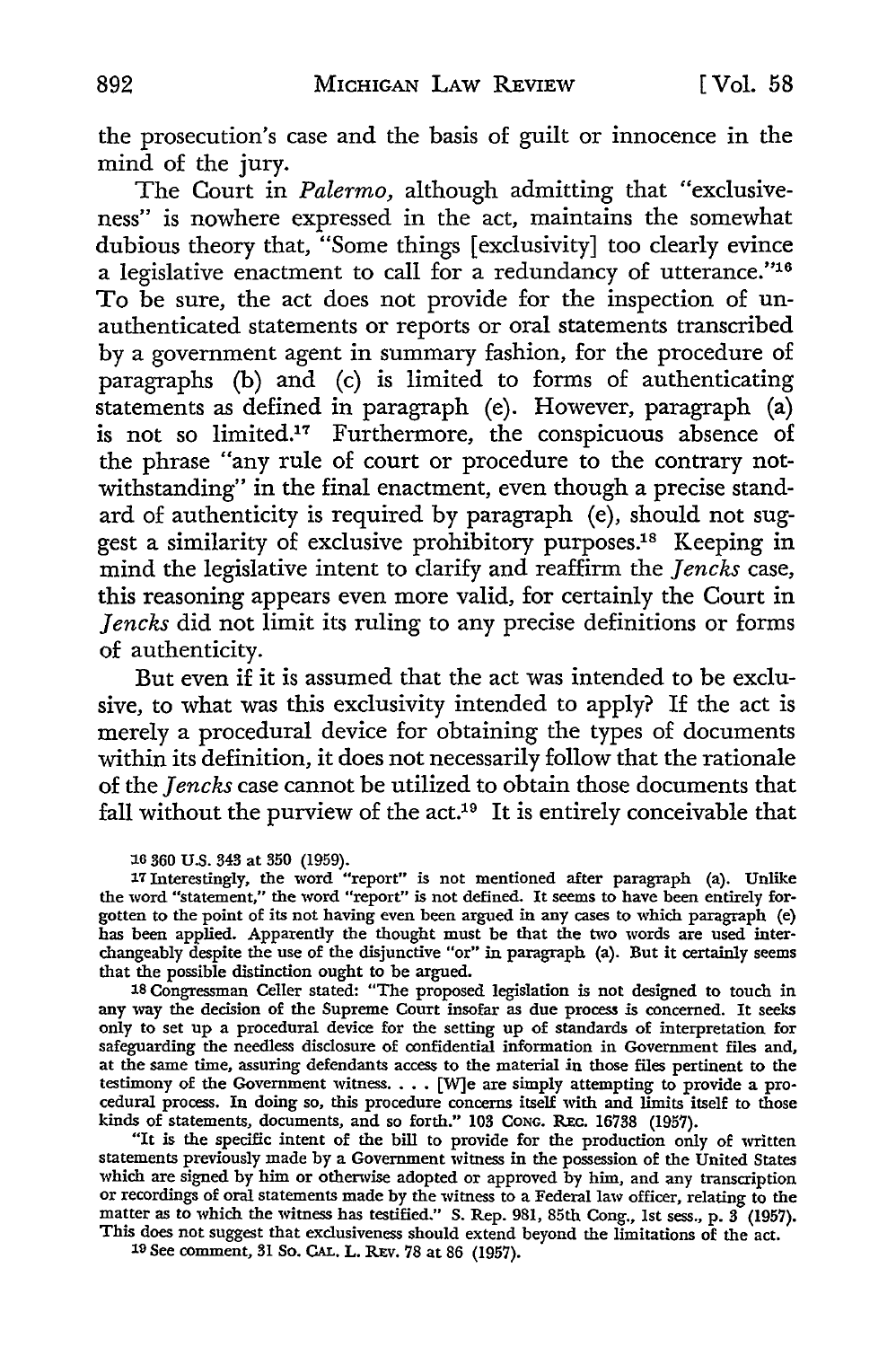## 1960 J **COMMENTS** 893

the act is merely the exclusive method for obtaining "statements" within its definition. Certainly the act does not purport to supplant discovery under rules 16 and 17 (c) of the Federal Rules of Criminal Procedure.20 In fact, reference to these rules was expressly made in the early drafts of the bill,<sup>21</sup> but was omitted from the act as adopted in order to preclude any thoughts that the act was intended to modify or reduce their use.<sup>22</sup> Thus, since Congress intended the Federal Rules of Criminal Procedure to remain applicable in situations covered by the rules and not by the Jencks Act, there seems to be no reason militating against concluding similarly that because the rule set forth in the *Jencks* case is broader than that prescribed by the act, the *Jencks* case should control in those situations not provided for in the act.

## II. THE JENCKS AcT AND THE SIXTH AMENDMENT

Assuming arguendo that the Jencks Act is exclusive not only as to statements and reports that fall within its definition but as to that information outside of its specific words as well, it is questionable whether the act satisfies the dictates of the Sixth Amendment.

As necessary and desirable as constitutional flexibility is, the inevitable effect is the element of uncertainty. But whatever the reaches of uncertainty are, the right to cross-examine, whether defined as a rule of evidence or stated in principles of constitutional law, has been firmly embedded in our judicial system. Of course,

For a very thorough discussion of the operation of rule 16 and rule 17 (c), see Orfield, "Discovery and Inspection in Federal Criminal Procedure," 59 VA. L. REv. 221, 312 (1957). The Supreme Court has read into rule 17 (c) the requirement that the materials designated in the subpoena be evidentiary, i.e., "admissible in evidence." Bowman Dairy Co. v. United States, 341 U.S. 214 at 221 (1951) (dictum); note, 67 HARV. L. REV. 492 (1954).

21 See 103 CoNG. REc. 16130 (1957).

<sup>22</sup>See discussion in Keeffe, "Jinks and Jencks," 7 CAra. UNIV. L. R.Ev. 91 (1958); comment, 67 YALE L.J. 674 (1958).

<sup>20</sup> "Upon motion of a defendant at any time after the filing of the indictment or information, the court may order the attorney for the government to permit the defendant **to** inspect and copy or photograph designated books, papers, documents or tangible objects, obtained from or belonging to the defendant or obtained from others by seizure or by process, upon a showing that the items sought may be material to the preparation of his defense and that the request is reasonable .••. " Rule 16, Fed. Rules Crim. Proc., 18 U.S.C. App. (1958).

<sup>&</sup>quot;A subpoena may also command the person to whom it is directed to produce the books, papers, documents or other objects designated therein. . • . The court may direct that books, papers, documents or objects designated in the subpoena be produced before the court at a time prior to the trial or prior to the time when they are to be offered in evidence and may upon their production permit the books, papers, documents or objects or portions thereof to be inspected by the parties and their attorneys." Id., Rule 17 (c).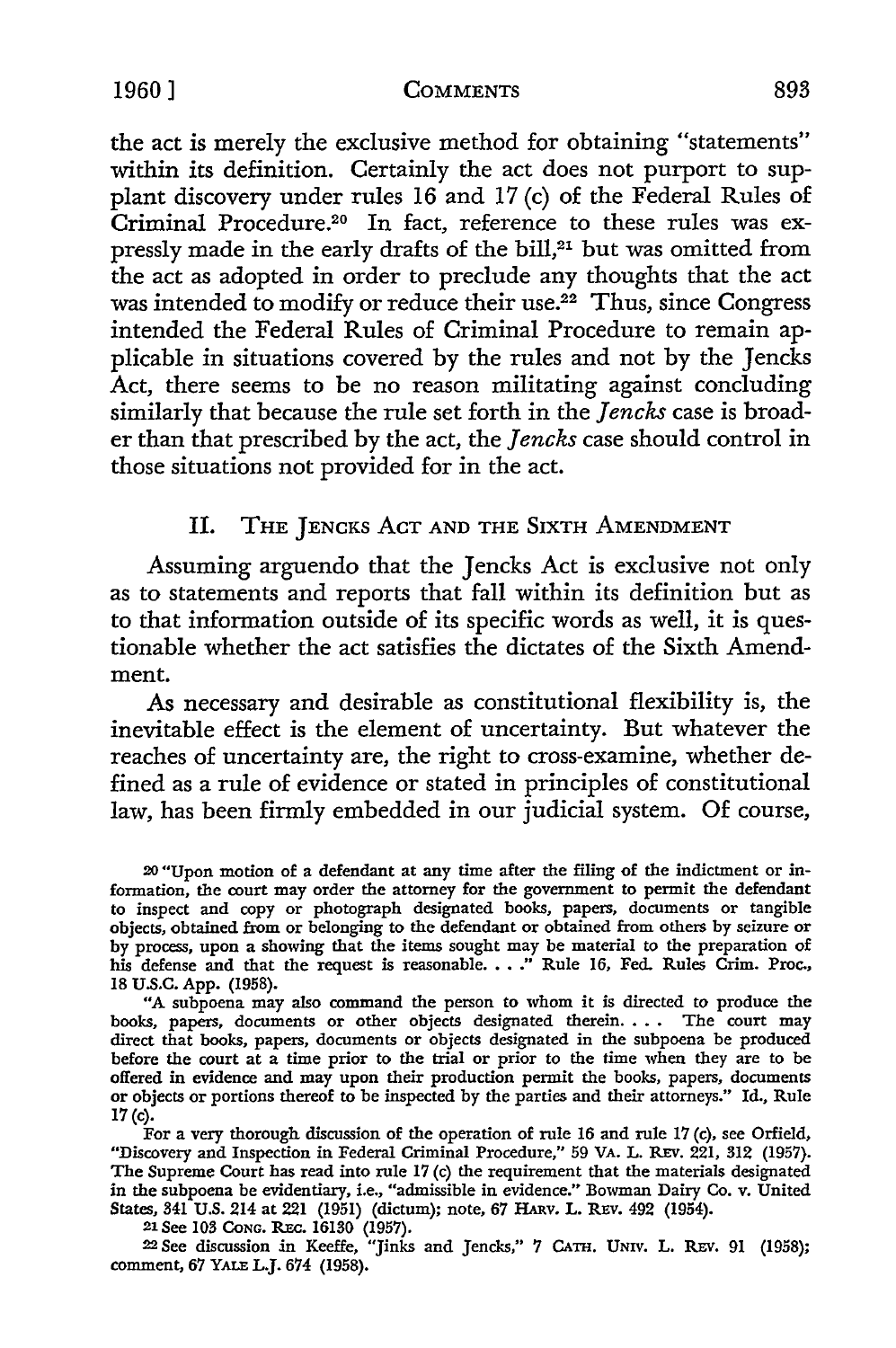there are many instances when practical necessity justifies modification of the right of cross-examination, but even these departures are permitted only to the extent they promote fairness to the accused rather than prejudice his rights.23

Dean Wigmore has defined the right of confrontation as the indispensable opportunity to cross-examine, and in stating its essentiality in the most positive and absolute of terms has said,

"... [I]t is beyond any doubt the greatest legal engine ever invented for the discovery of truth. . . . If we omit political considerations of broader range, then cross-examination, not trial by jury, is the great and permanent contribution of the Anglo-American system of law to improved methods of trial-procedure.<sup>24</sup>

"In short, however radically the jury-trial rules of Evidence may be dispensed with, [the right of cross-examination] ... remains as a fundamental of fair and intelligent investigation of disputed facts."25

The need for the constitutional inquiry is raised forcefully by the suggestion of these words that the right of cross-examination is part of that "fundamental fairness" essential to a fair trial. If the effect of the exclusive application of the Jencks Act is such that it hampers the accused in his defense by denying him access to prior inconsistent statements related to the testimony of an actual witness in order to cross-examine effectively, then the act may well be violative of the Sixth Amendment.26 In the *Palermo* case, Justice Brennan, in his concurring opinion, pointed out the fact that a statute which restrains the trial judge from ordering the production of such statements as might aid the defendant raises an obvious threat of deprival of the Sixth Amendment right of confrontation.<sup>27</sup>

In the *Jencks* case, the Court ruled that to require the accused to establish an inconsistency between the testimony of a witness at the trial and his extrajudicial statements to government agents before the accused is allowed access to the statements would be to deny him evidence relevant to his defense.<sup>28</sup> This latter phrase, "evidence relevant to his defense," was used in prior decisions

27 See the concurring opinion of Justice Brennan, 360 U.S. 345 at 363 (1959). 28 353 U.S. 657 at 667 (1957).

<sup>23</sup>See 5 W1GMORE, EVIDENCE, 3d ed., §1401 (1940) .

<sup>.24</sup> Id., § 1367.

<sup>25</sup> Id., §1400.

<sup>26</sup> See the discussion in United States v. Burr, (C.C. Va. 1807) 25 Fed. Cas. 187 at 193. Although the case dealt with the production of a letter used by a witness to refresh his recollection, the policies announced by the court are applicable here.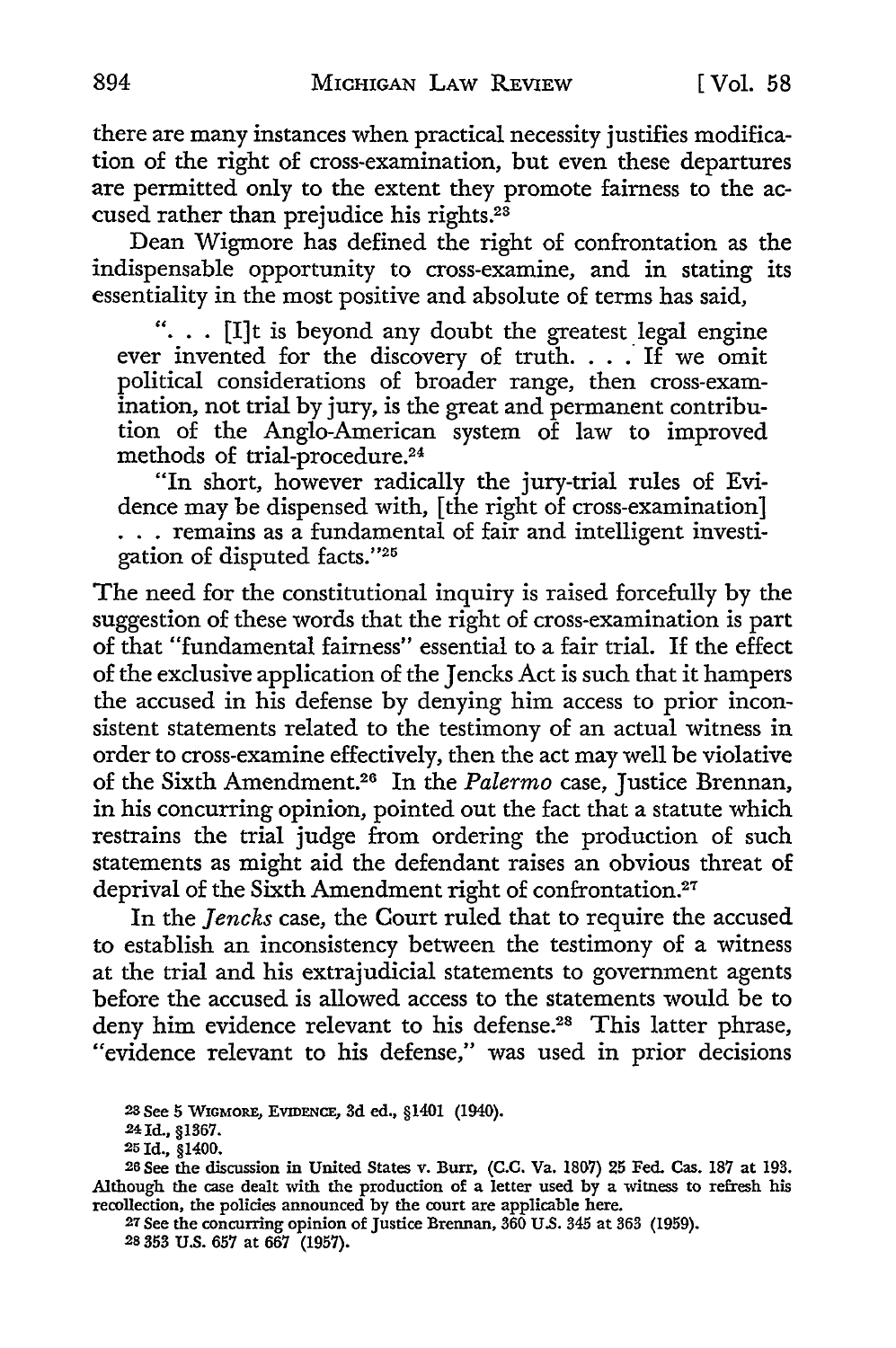### 1960] **COMMENTS** 895

when questions of Sixth Amendment violations were raised.<sup>29</sup> In *United States v. Schneiderman,30* the court in effect held that reports used to test the credibility of witnesses in reality become witnesses in the defendant's favor. In that case the government claimed privilege under a Department of Justice order which classified reports of witnesses as confidential, thereby precluding their disclosure for any purpose whatsoever. Nevertheless, the court compelled production and justified its decision on Sixth Amendment grounds.31 The Court in *Jencks,* citing *Schneiderman*  in footnote  $13$  of its opinion,<sup>32</sup> reasoned similarly when it said that the Attorney General labors under a duty to see that "justice be done." The Court's opinion, moreover, embodied the *Schneiderman* rationale that to that end the Attorney General may not withhold "evidence essential to the proper disposition of the case, including, *a fortiori,* any evidence which may be material to the defense of the accused. "33 In view of the fact that the withholding by the Department of Justice has raised questions of Sixth Amendment violations, it would be fair to assume that a legislative procedural rule which precludes disclosure of an unsigned written statement or of an oral statement recorded substantially verbatim, though not contemporaneously with its recital, could not accomplish what the Attorney General or the Department of Justice order could not accomplish constitutionally.<sup>34</sup>

29 E.g., United States v. Schneiderman, (S.D. Cal. 1952) 106 F. Supp. 731; United States v. Coplon, (2d Cir. 1950) 185 F. (2d) 629. See also Eagleton, "A State Prosecutor Looks at the Jencks Case," 4 Sr. Louis UNIV. L.J. 405 (1957).

30 (S.D. Cal. 1952) 106 F. Supp. 731. Defendants, indicted under the Smith Act for conspiring to commit offenses against the United States, sought an order directing the government to produce for inspection and use by the defense on cross-examination of government witnesses certain reports made by those witnesses to the F.B.I. The government asserted a claim of privilege. The district court held that any privilege on the part of the government to withhold the reports from inspection had been waived by the government by questions asked by it on direct examination of the witnesses. While the interpretation might be considered rather tenuous, it nevertheless seems that the court equated reports and witnesses.

31 Id. at 736.

<sup>32</sup>353 U.S. 657 at 668 (1957).

<sup>33</sup>United States v. Schneiderman, (S.D. Cal. 1952) 106 F. Supp. 731 at 739. And see Jencks v. United States, 353 U.S. 657 at 668, n. 13, citing Canon 5, A.B.A., CANONS OF PRO-FESSIONAL ETHICS (1947) ["The primary duty of a lawyer engaged in public prosecution is not to convict, but to see that justice is done. The suppression of facts or the secreting of witnesses capable of establishing the innocence of the accused is highly reprehensible." Thus, it would seem that if the government is aware of the inconsistency it is under a duty to disclose to and provide the defendant with the material necessary to reveal the inconsistency.] See also Berger v. United States, 295 U.S. 78 at 88 (1934).

34 See comment, 31 So. CAL. L. REv. 78 (1957).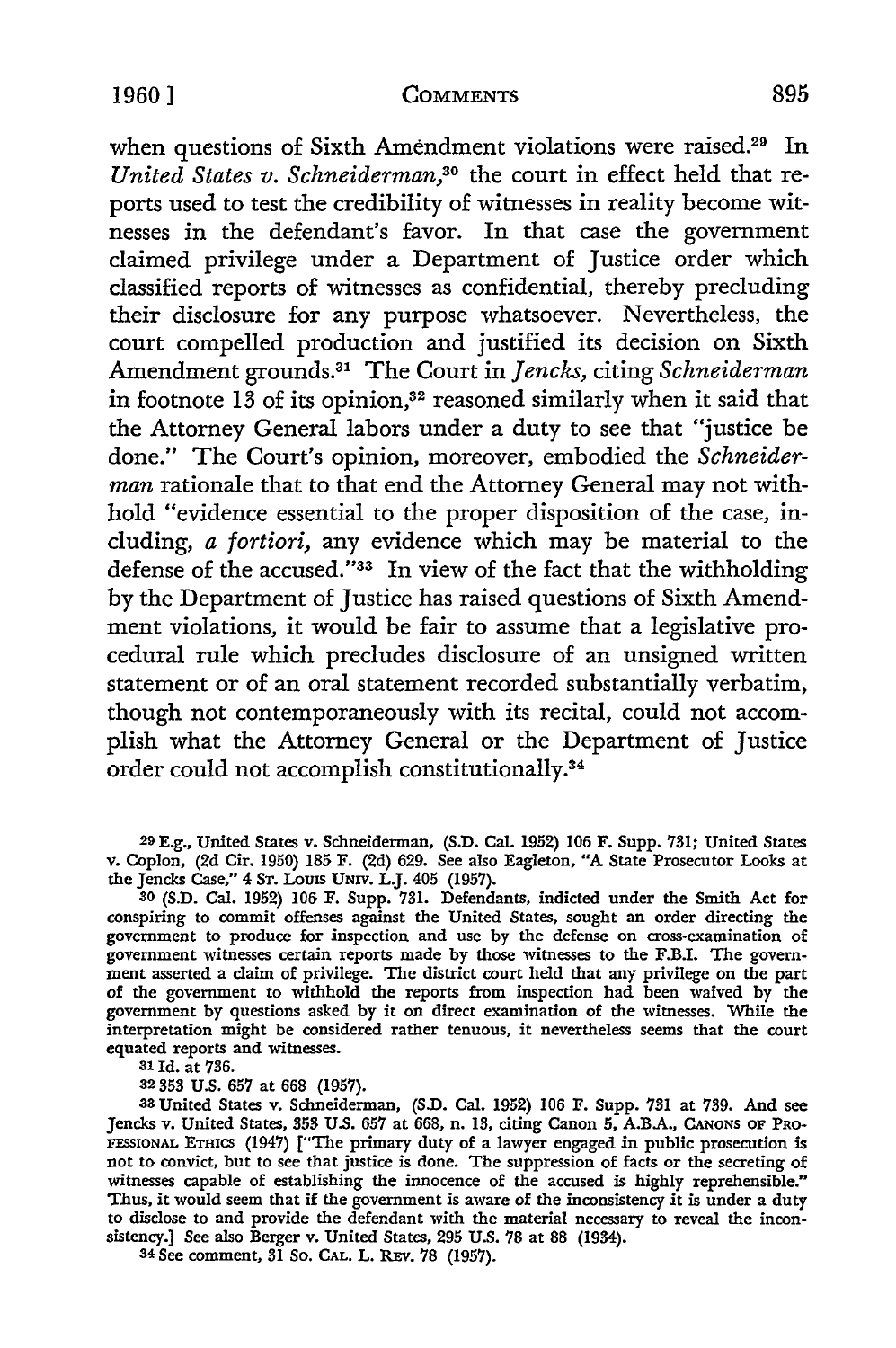In *United States v. Coplon,3*5 the Second Circuit stated that when the government chooses to prosecute an individual, the right of that individual to meet the charges against him by introducing relevant documents to his defense cannot be subject to the control and caprice of the government. The court reasoned that whenever the government claim of privilege conflicts with the right of the accused "to have compulsory process [ and other evidence] in his favor," the Attorney General must decide whether the public prejudice of allowing the crime to go unpunished is greater than the attendant public prejudice in disclosing confidential information in the possession of the government which might be relevant to the defense.36

In the *Coplon* case, the prosecution argued that the government privilege precluded disclosure of informer statements and state secrets. And it must be recognized that traditionally there is a government privilege in this area. However, it would seem that the arguments for government privilege and the limitations on right of access should apply with even less vigor than in *Coplon* to the situations under discussion here. Since the Jencks Act establishes a rule concerning information already disclosed by government witnesses during the course of the trial, a situation calling for the production of state secrets rarely, if ever, will arise. Thus, when the basis for secrecy is removed or when none exists initially, there should be no reason operating against disclosure directly to the defendant.<sup>37</sup> If the identity of the witness is known, if the government uses his statements as a basis for prosecution, or if the informer testifies at the trial concerning those same statements, the suppression of possible exculpatory statements seems illogical.<sup>38</sup> On the other hand, the extrajudicial statements may be highly relevant to the defense and, consequently, the disposition to disclose these statements

35 (2d Cir. 1950) 185 F. (2d) 629.

36 Id. at 638. See also United States v. Burr, (C.C. Va. 1807) 25 Fed. Cas. 187. Chief Justice Marshall stated at 191-193: ". . . Let it be supposed that the letter may not contain anything respecting the person now before the court. Still it may respect a witness material in the case, and become important by bearing on his testimony. Different representations may have been made by that witness, or his conduct may have been such as to affect his testimony. In various modes a paper may bear upon the case, although before the case be opened its particular application cannot be perceived by the judge." Commenting on the Burr case, in the Jencks decision, Justice Brennan remarked at 353 U.S. 669, n. 14 (1957): "What is true before the case is opened is equally true as it unfolds. The trial judge cannot perceive or determine the relevancy and materiality of the documents to the defense without hearing defense argument, after inspection, as to its bearing upon the case."

<sup>37</sup>8 WIGMORE, EVIDENCE, 3d ed., §2374, p. 755 (1940). See also comment, 11 STAN. L. REv. 297 at 306 (1959). For an excellent discussion of the use of informer testimony, see, generally, comment, 63 YALE L.J. 206 (1953). 38 Ibid.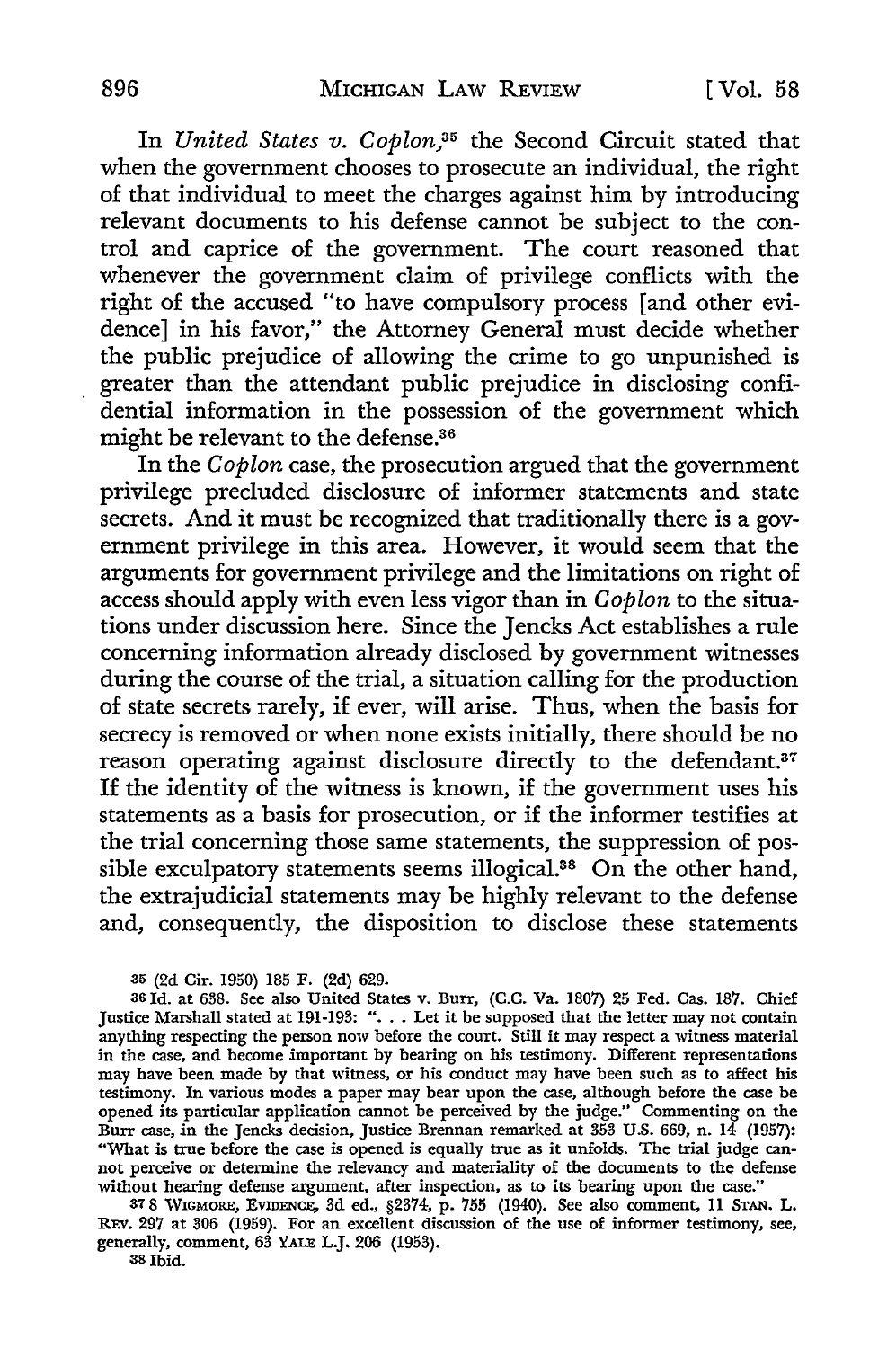ought to be heightened notwithstanding their failure to conform to paragraph (e)'s definition of "statement." Moreover, to allow technical rules of rather dubious merit to prohibit impeachment through cross-examination may, in the absence of other means of attacking their credibility, allow convictions to be based on the untested and unsupported recollections of informers, a class of witnesses whose very livelihood, in many cases, depends on the acceptance of their testimony. As a very minimal requirement, the credibility of such witnesses ought to be subjected to the severest scrutiny.<sup>89</sup>

In *Riser v. Teets,4°* although the error was held not to be prejudicial since the remainder of the evidence was overwhelming, the court nevertheless stated that it was error to refuse to furnish copies of prior inconsistent statements of witnesses to the defendant. However, the dissent deemed the error prejudicial in that there could be no compromise with a constitutional right, and stated, " $\ldots$  a right of an accused to have compulsory process for obtaining witnesses in his favor is also a right implicit in the concept of ordered liberty.  $\ldots$  [It] extends to documentary as well as oral evidence.  $\ldots$ . [T] he vacating of the subpoena for the production of the statements of these witnesses was a plain denial of this due process."41

Congress, in addition to the courts in these three cases, recognized the use of either the compulsory process or right of confrontation clauses of the Sixth Amendment to justify providing the defendant with the statements of witnesses and other evidence relevant to his defense. The legislative history of the Jencks Act reveals the serious doubts of some of the legislators as to the constitutionality of exclusionary provisions which turn on form rather than substance. Senator Javits remarked that the constitutional mandates cannot be avoided so easily by a witness simply not signing a statement: if a report of a witness is sufficient to impeach that witness, the defendant is entitled to use it whether written or not.42 And certainly it would seem that the senator's reasoning embodies a logical appreciation of the problems raised by the act.

40 (9th Cir. 1958) 253 F. (2d) 844.

<sup>89</sup> See comment, 31 So. CAL. L. R.Ev. 78 at 82 (1957).

<sup>41</sup> Id. at 847 (dissent).

<sup>42103</sup> CONG. R.Ec. 15933-15934 (1957). Senator Javits also stated: "Certainly we cannot repeal or change the due process clause; nor do we wish to do so. Within the limits of the Constitution we are trying to protect the F.B.I. files. . . . The bill is designed to protect, and does protect, the F.B.I. files to the full extent they ought to be protected, con• sistent with the right of the individual to due process.  $\ldots$ ."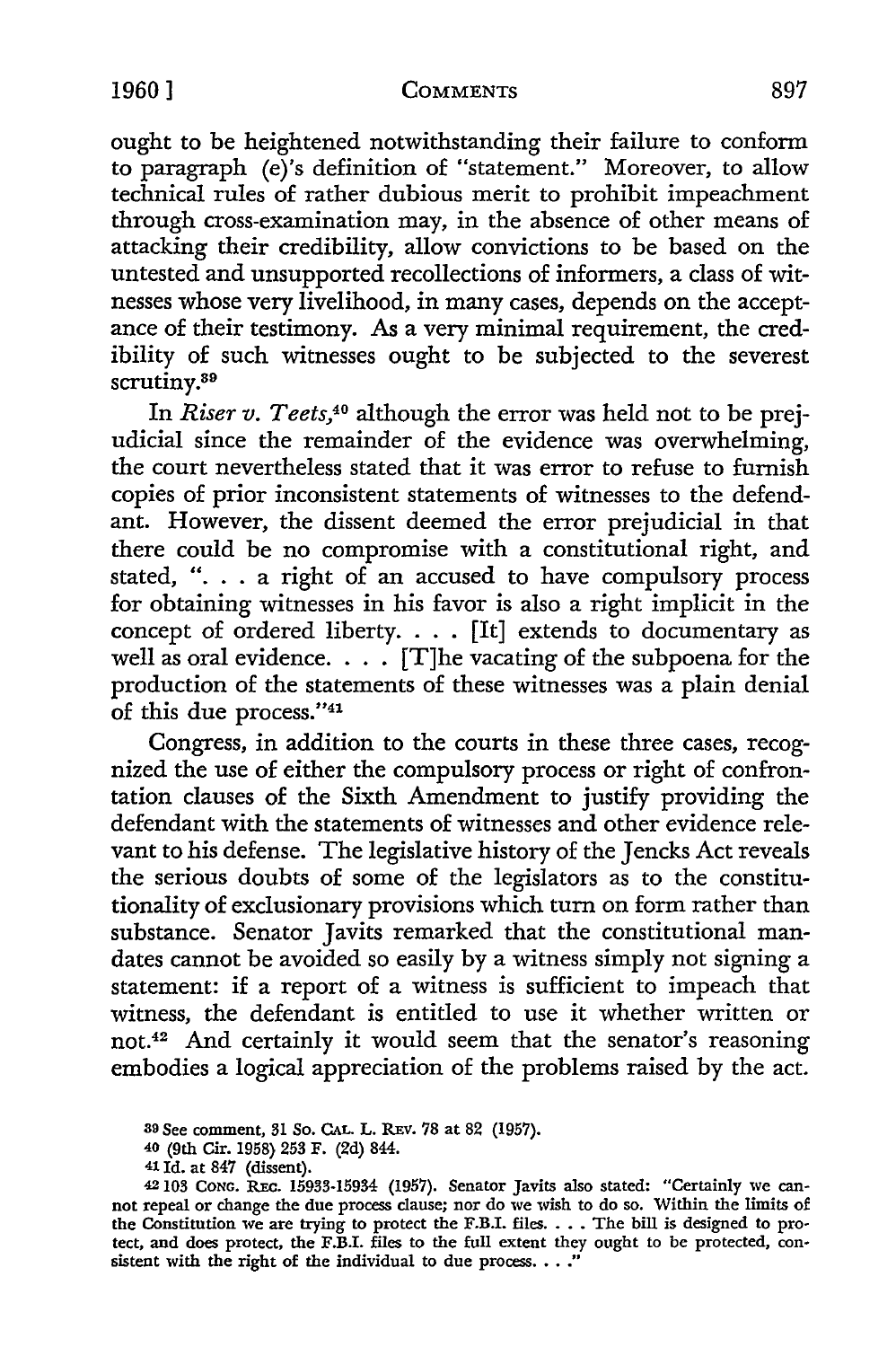If the unsigned statement used to impeach the witness is not that of the witness, then it can be so explained. And if the unsigned statement is that of the witness, and the witness denies making it, then it would seem that its direct relevance to the issues of the case would permit the defendant to have the government agent verify its authenticity. But to prohibit altogether access to material of impeachment value would be to deny the constitutional right to cross-examine effectively. With respect to impeachment, the defendant would be in no better position, as a practical matter, than if the witness remained anonymous, or the entire proceeding was ex parte with the government submitting its arguments while the accused submitted none.43 The denial of the available material and effective sources from which to cross-examine, seemingly possible under the Jencks Act, is practically tantamount to the denial of cross-examination itself.

## III. THE JENCKS AcT AND THE FIFTH AMENDMENT

Continuing, as in the above discussion, the assumption of the exclusiveness of the act, it is relevant also to question the act from the standpoint of the fair trial requirements of the Fifth Amendment due process clause. To appraise the act properly in this respect, it is first necessary to place it more specifically in a context of the *Jencks* case. The majority opinion in *Jencks* skillfully avoided any reference to the Constitution. But the conspicuous absence of the phrase "due process of law" in the opinion might well have been due to the exercise of judicial self-restraint, since the holding was necessarily based on other grounds.<sup>44</sup> Even though the Court was in many respects without precedent, the opinion seems sufficiently broad to indicate that constitutional mandates at least provided a guide.45 Moreover, the conclusion is inescapable that the Court by-passed the narrow grounds of the appeal in order to deal with the more significant issue of the demands of

43 See, generally, Mulvaney, "Government Secrecy and the Right of Confrontation," 31 NOTRE DAME LAWYER 602 (1956).

<sup>44</sup>The opinion is outwardy based upon error of the lower court in denying the motion for inspection. Considering the government's sole ground of objection, that a preliminary foundation of inconsistency was not laid between the contents of the reports and the testimony of the witness, and upon which ground the court of appeals affirmed, the Supreme Court holds this as error, since for production purposes it need appear only that the evidence is relevant, competent and outside the exclusionary rule. The Court held only that the trial court and the appellate court erred. No expression was made that this was error because the defendant, under the Fifth Amendment, had a right of inspection.

45 See concurring opinion of Justice Clark in Palermo v. United States, 360 U.S. 343 at 363 (1959).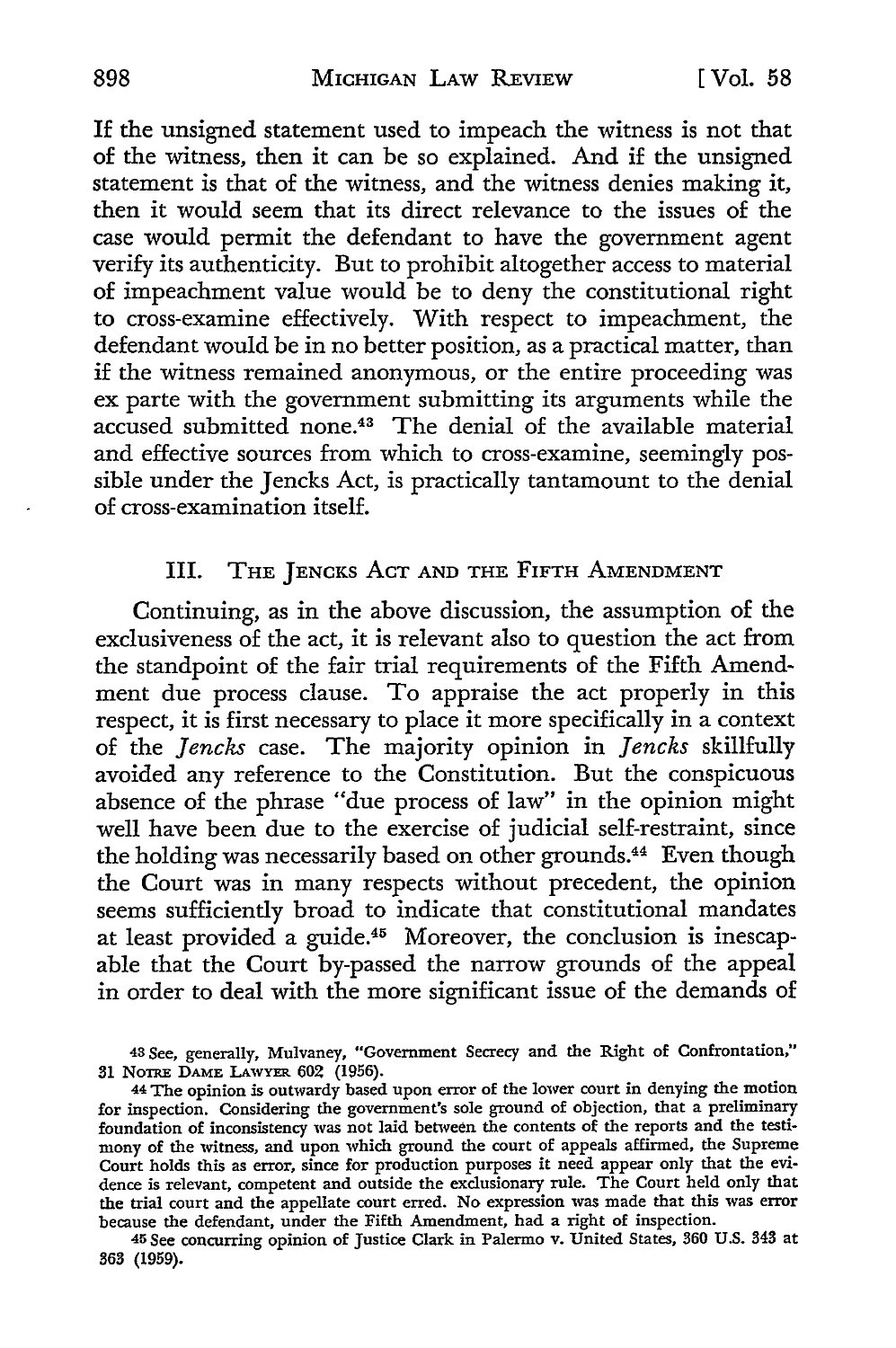justice in affording access to government files.<sup>46</sup> What, then, compels the belief that due process of law was the basis of the Court's reasoning in *Jencks?* 

First, and perhaps the strongest indication, is the language of Justice Brennan that, "Justice requires no less."47 This language, coupled with the Court's approbation of language in *United States v. Reynolds,4*8 strongly suggests due process. Certainly the limits of "justice," although insusceptible of precise definition, must be moored to some basic structure. Justice in the abstract is almost meaningless unless attached to the basic rights which dictate it. And, it is indeed arguable that this basic right is that of due process of law afforded by the Fifth Amendment.

Second, it appears that the defendant in the *Jencks* case could not have invoked either rule 16 or 17 (c) of the Federal Rules of Criminal Procedure, for he sought the production of documents within the purview of neither. Rule 16 pertains to documents seized or otherwise obtained from the defendant by the government, while rule 17 (c) relates to an expeditious method of requiring production of documents before trial to be used during the trial. If, then, there is a right to obtain these documents, it is not unreasonable to assume that it arises as an integral part of the broader constitutional right to a fair trial. Although its outer limits are indefinite, the concept of a fair trial may be defined in terms of its recognized elements.49 It would seem that one of these elements is the right to cross-examine effectively, for "it is unconscionable to allow  $\ldots$  [the government] to undertake prosecution and then invoke its governmental privileges to deprive the accused of anything which might be material to his defense."<sup>50</sup>

46 See Eagleton, "A State Prosecutor Looks at the Jencks Case," 4 ST. Louis UNIV. L.J. 405 (1957).

47 353 U.S. 657 at 669 (1957).

48 345 U.S. I at 12 (1952). Chief Justice Vinson stated, "The rationale of the criminal cases is that, since the Government which prosecutes an accused also has the duty to see that justice is done, it is unconscionable to allow it to undertake prosecution and then invoke its governmental privileges to deprive the accused of anything which might be material to his defense."

49 See, generally, Inbau, "The Concept of Fair Hearing in Anglo-American Law," 31 TULANE L. REV. 67 (1956).

50 United States v. Reynolds, 345 U.S. I at 12 (1953) (dictum). See also Roviaro v. United States, 353 U.S. 53 at 60 (1957), where the Court said *in* response to the government's seeking to prevent disclosure of informer reports: "A further limitation on the applicability of the privilege arises from the fundamental requirements of fairness. Where the disclosure of an informer's identity, or of the contents of his communication, is relevant and helpful to the defense of an accused, or is essential to a fair determination of a cause, the privilege must give way." And in United States v. Beekman, (2d Cir. 1946) 155 F. (2d) 580 at 584, Judge Frank said: "We have recently held that when the Government institutes criminal proceedings in which evidence, otherwise privileged under a statute or regulation, becomes importantly relevant, it abandons the privilege."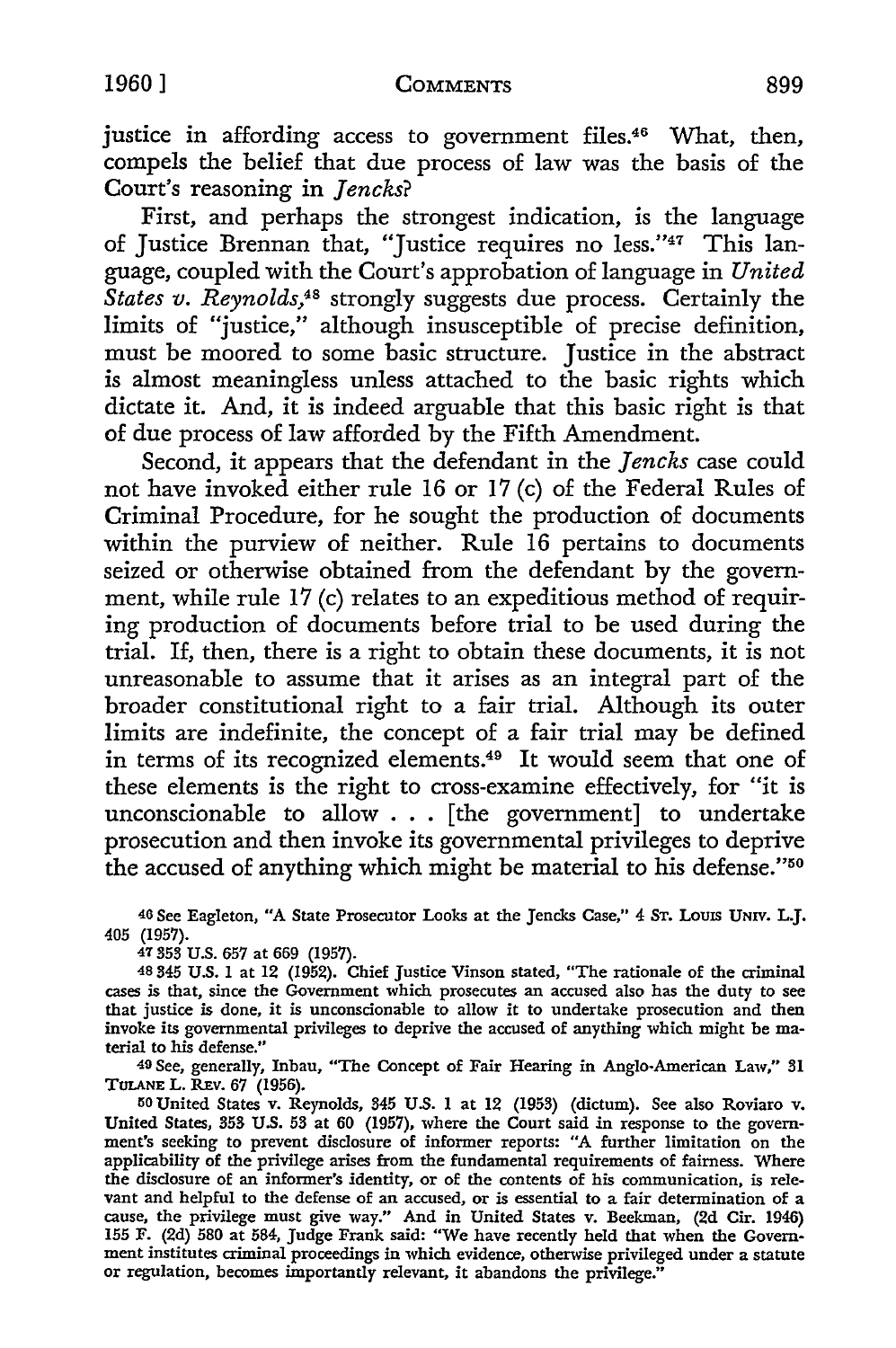Third, to erect procedural barriers to obstruct the defendant's access to materials which might lead to his exculpation would be inconsistent with the basic philosophy of giving all possible protection to the innocent. "As applied to a criminal trial, denial of due process is the failure to observe that fundamental fairness essential to the very concept of *justice.* In order to declare a denial of it [the court] must find that the absence of that fairness fatally infected the trial; the acts complained of must be of such a quality as necessarily prevent a fair trial."51 It would seem that "fundamental fairness" would require making readily available material needed to impeach a witness and perhaps to exculpate a defendant. Moreover, a procedural form of suppression would be "fatally infectious" to the point of preventing a "fair trial." Although a witness' testimony need not necessarily be perjured, or known to be so, a procedural suppression of invaluable impeachment information would seem similar to the intentional suppression of evidence which would refute testimony known to be perjured, a practice which has been held to be a violation of due process.<sup>52</sup> In both instances, it would seem that neither the perjury or its possibility, nor the knowledge of the prosecution, is the greater wrong. Rather, the greater and more infectious wrong is the suppression, and therefore the same reasoning should be opposed to procedural suppression.

Assuming that the requirements of due process are the basis for the *Jencks* decision, an examination of the act reveals a definite delimitation of, if not an actual derogation from, the decision. Three specific examples point out the extent of the encroachment by the act into the principles enunciated by the *Jencks* case.

First, although the Court was without judicial precedent,<sup>53</sup> the in camera inspection provided for in paragraph (c) of the act is precisely the practice disapproved of in *Jencks,* for the Court reasoned that only the defendant was adequately equipped to determine the need for and the effective use of prior inconsistent statements for impeachment purposes, and thus production must be directly to the defendant.<sup>54</sup> Under the act, however, since the

53 See note 6 supra.

54 353 U.S. 657 at 669 (1957). See comment, 11 STAN. L. REv. 297 at 301-308 (1959).

<sup>51</sup> Lisenba v. California, 314 U.S. 219 at 236 (1941).

<sup>52</sup> Mooney v. Holohan, 294 U.S. 103 (1935). Factually the Mooney case can be distinguished from the Jencks case since in Jencks no perjury was known to exist, and there was no intentional suppression of evidence by the prosecution. However, the fact that perjury is not known to exist does not mean that it does not exist in fact. Further, there need be no intentional suppression by the prosecution if the procedural rules accomplish the same thing.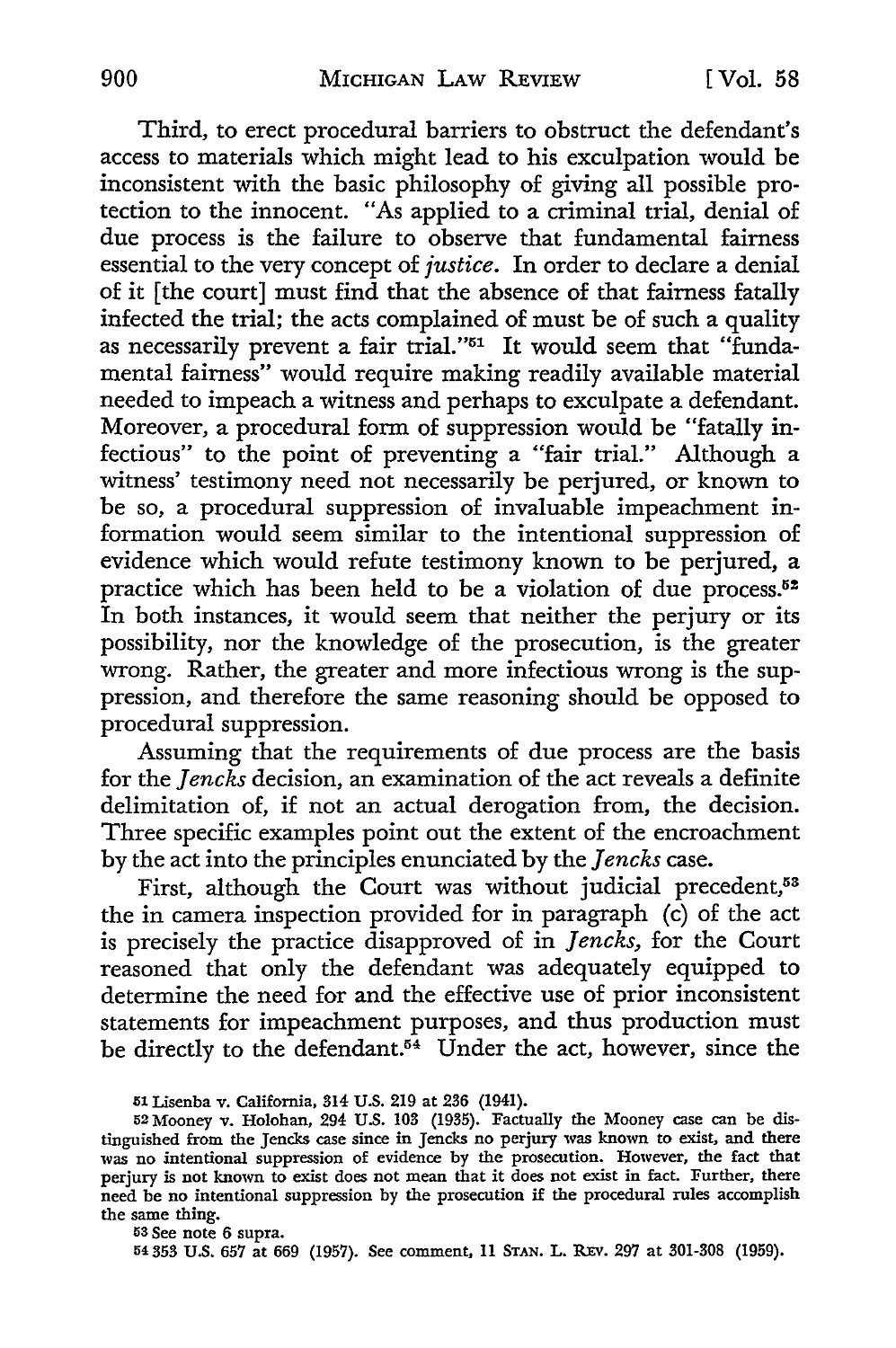accused or his attorney will not be present when the inspection is made and will not know the contents of the reports, it will be extremely difficult, if not impossible, to make a meaningful objection to the determination of the trial judge. A fortiori an appellate review will have the same defect, because the ability of the accused to make an effective argument is necessarily dependent on his knowledge of the contents of the reports. While it is true that the Jencks rule evolved from a balancing of the government's interests in secrecy against the interests of the defendant in material relevant to his defense,<sup>55</sup> the essentiality of the evidence raises a question of degree only, while reason should dictate that production should be

Second, the Court in *Jencks* made no distinction as to the form of statements given by the witness to the government agent. Yet paragraph (e) of the act reveals a studious attempt to crystallize all possibilities into a rather inflexible definition. In practice, it is not only conceivable but it is probably to be expected that more and more interviewers will take advantage of the loopholes in the act by putting the interview into the words of the interviewer, as was done in *Palermo.* As a result, the ability to impeach the witness will be defeated by a requirement based on technicalities of form rather than on substance. Clearly this is contrary to the intent of the Court in the *Jencks* case, because the Court made no such distinctions and drew no such fine lines. Rather the Court dealt merely with the production of relevant information.<sup>56</sup> To reason, as did the appellate court in *Palermo,* that the memorandum was not intended to be substantially verbatim of anything recited by the witness<sup>57</sup> is to reason erroneously, for the intent of the recorder has little, if any, bearing on the issue of the substance of the report. The essential requirement for production ought not to be the form in which the witness's words are recorded or the intent of the recorder, but rather that the report contains the prior extrajudicial inconsistent statements sought by the defendant.58 If the memorandum contains only one substantially-verbatim sentence out of hundreds, this does not mean that the value of that one sentence for impeachment would be lessened. In the *Palermo*  case, the 600-word memorandum might have been a substantiallyverbatim summary of all the statements needed for impeachment

to the defendant in the first instance.

<sup>55</sup> See note, 18 LA. L. REv. 345 (1958).

<sup>56 353</sup> U.S. 657 at 672 (1957).

<sup>57</sup> United States v. Palermo, (2d Cir. 1958) 258 F. (2d) 397 at 399.

<sup>58</sup> See comment, 34 IND. L.J. 441 at 442, n. 11 (1959).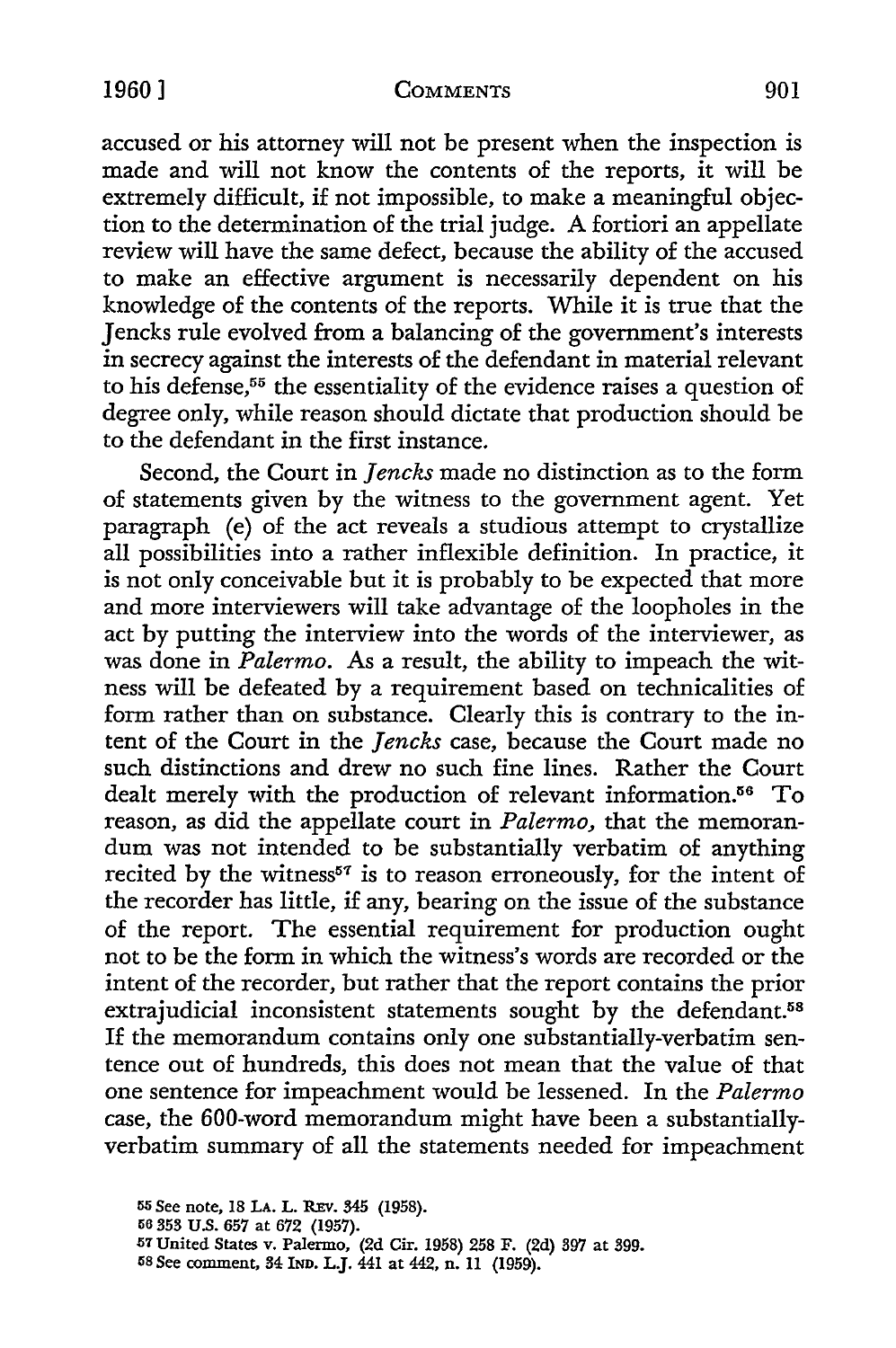purposes and, further, it might have been a substantial recordation of all the material related to that matter testified to at the trial. However, since the 600 words were not a substantially-verbatim transcription of the entire interview, they would not come within the definition in paragraph (e) of the act. Yet no one could dispute the fact that their quality for impeachment purposes would be no greater if the whole interview had been recorded.

Thus, it would seem that if the *Jencks* case sets forth a rule of procedural due process, the Jencks Act has truly departed from the spirit of that decision<sup>59</sup> and would therefore be repugnant to the Fifth Amendment. Even if the Court in the *Jencks* case based its decision solely on its common-law power to administer procedural and evidentiary rules for the federal courts, 60 rather than on constitutional grounds, it is certainly arguable that through legislation, Congress, by according the defendant so much less than did the Court in *Jencks,* lessened his rights to such an extent that the act itself is a violation of due process. Since the requirements of due process of law serve as a restraint on congressional as well as judicial powers, Congress is not free to make whatever procedure it wishes "due process of law."61 In striving to dispense justice in criminal proceedings, the means by which the justice is to be achieved must be considered as vital and significant as the justice itself. Procedural due process requires that the rules conform to a sound conception of the protective devices of the Constitution, not that the concept of due process be altered and molded to conform

60 See Scales v. United States, (4th Cir. 1958) 260 F. (2d) 21, cert. granted 358 U.S. 917 (1958); United States v. Spangelet, (2d Cir. 1958) 258 F. (2d) 338; United States v. Angelet, (2d Cir. 1958) 255 F. (2d) 383. See also McNabb v. United States, 318 U.S. 332 at 341 (1943), where the Court said: "In the exercise of its supervisory authority over the administration of criminal justice in the federal courts . . . this Court has, from the very beginning of its history, formulated rules of evidence to be applied in federal criminal prosecutions."

61 Murray's Lessee v. Hoboken Land and Improvement Co., 18 How. (59 U.S.) 272 at 276-277 (1855): "The constitution contains no description of those processes which it was intended to allow or forbid. It does not even declare what principles are to be applied to ascertain whether it be due process. It is manifest that it was not left to the legislative power to enact any process which might be devised. The article is a restraint on the legislative as well as on the executive and judicial powers of the government, and can- . not be so construed as to leave congress free to make any process 'due process of law,' by its mere will."

<sup>59</sup> Another departure may perhaps be found in the fact that the procedure provided for in paragraph (d) of the act differs markedly from the procedure outlined in the Jencks case. The Court there adopted, without modification, the portions of the Reynolds opinion to the effect that in criminal cases the government can invoke its evidentiary privilege only at the expense of letting the defendant go free. 353 U.S. 657 at 671 (1957). And see notes 48 and 50 supra. See also Schwartz, "Jencks-An Unveiling Pattern of Expanding Federal Criminal Discovery," 3 So. TEX. L.J. 111 at 139 (1957).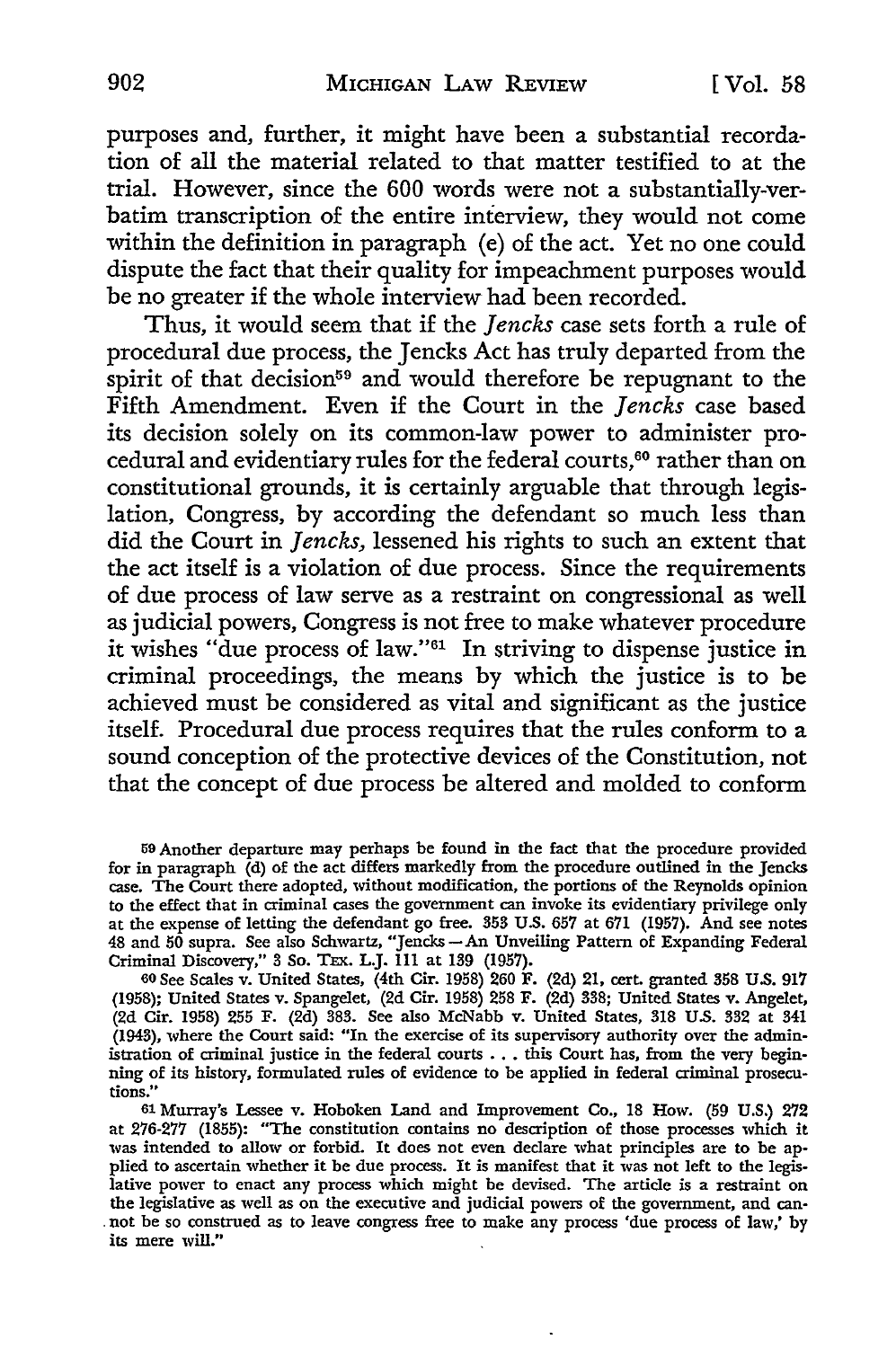to the rules.62 To be sure, the history of the act indicates a congressional awareness of this, for the legislators continually referred to their duty to afford due process of law.63 But awareness of a duty and the discharge of that duty are two different things. Undoubtedly many of the inconsistencies between the act and the *Jencks* case were generated by the desire to legislate in this area before the impending recess.64 However, this explanation offers little solace to an accused.

#### IV. CONCLUSION

The general gravity and stigma of a criminal prosecution should not be treated so lightly as to withdraw access to possible exculpatory statements on so restrictive a definition as that found in the act. If the theories of the prosecution in any given case are correct, then certainly no prejudice will result from disclosure of the statements, since only the statements related to matters testified to will be involved. And if the theories of the prosecution are incorrect, then any prejudice to the government resulting from disclosure would be justified. The cases in which the Jencks rule was applied,<sup>65</sup> though not always satisfactorily or rationally, would still seem indicative of a general tendency to attach greater significance to the basic rights propounded in the *Jencks* case than Congress appears to have recognized in its enactment.

The constitutional questions raised by the application of the act are probably due more to the label of "exclusivity" attached by the Court in the *Palermo* case than to any one other single factor. Although the judiciary's duty to bridge the gaps in statutes in order to formulate purposes and policies is often unavoidable, the task is a dangerous one, to be approached with extreme caution. 66 It is questionable whether the admonitory dictum of the Court in *Palermo* resulted from the exercise of such caution. In view of the basic rights the Court endorsed in the *Jencks* case, the

62Jbid.

63 See, e.g., 103 CONG. REc. 15915, 15916, 15932 (remarks of Senator O'Mahoney), 16489 (remarks of Senator Cooper) (1957).

64The principal discussion started in the Senate on Friday, August 23, 1957, 103 CoNG. REc. 15781-15792 (1957); was resumed on Monday, August 26, 1957, id. at 15915-15942; then shifted to the House on Tuesday, August 27, 1957, id. at 16084, 16113-16130. On Thursday, August 29, 1957, the Senate passed the Conference bill, id. at 16486, and on Friday, August 30, 1957, the House passed it, id. at 16734.

65 See cases discussed in the brief of Senator O'Mahoney, 103 CONG. REc. 15938-15941 (1957).

66 See, generally, Horack, "Cooperative Action for Improved Statutory Interpretation," 3 VAND. L. REv. 382 (1950). See also Frankfurter, "Foreword" to "A Symposium on Statutory Construction," 3 VAND. L. REv. 365 (1950).